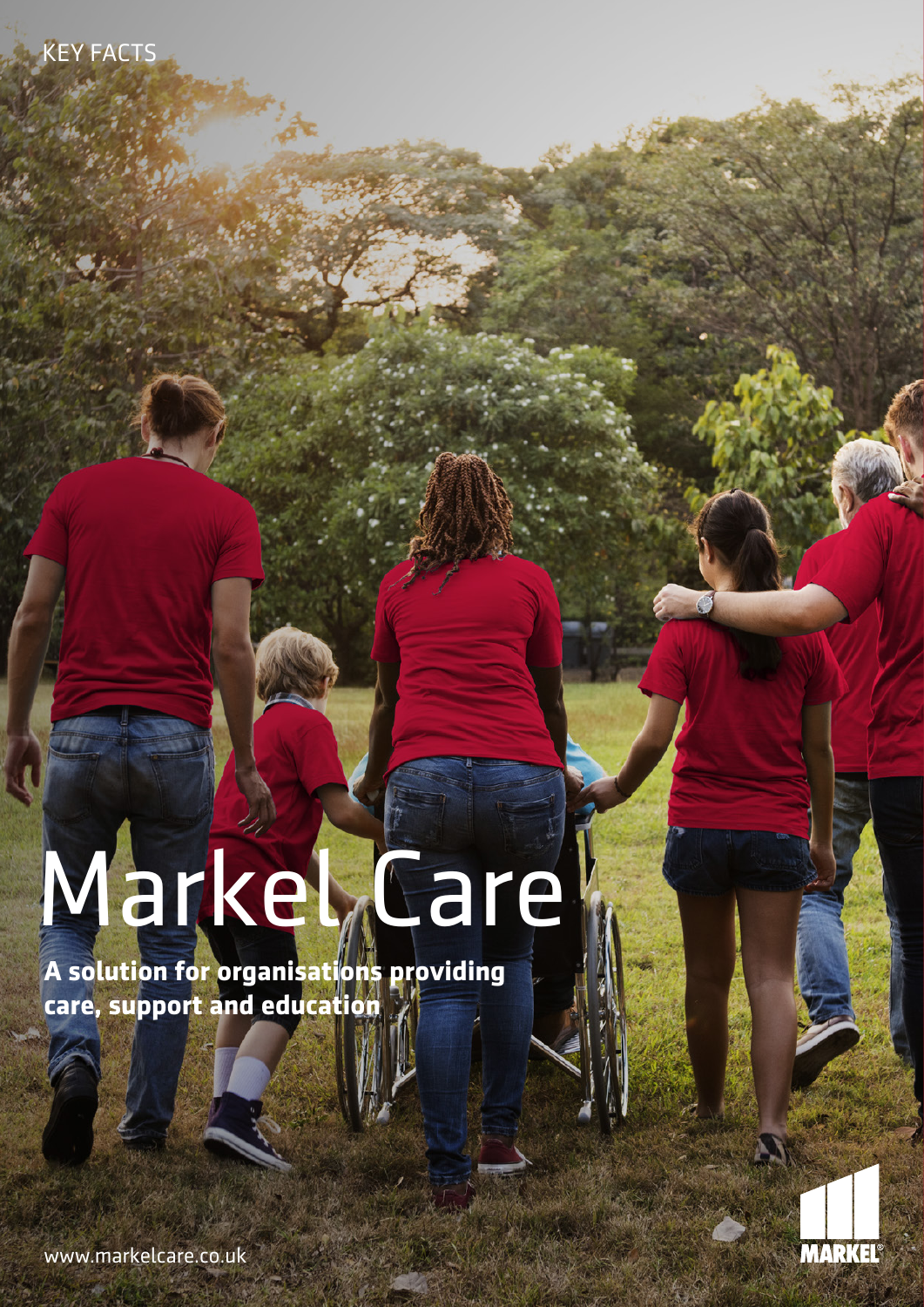# **Markel Care:** A bespoke sector proposition for care, support and education organisations

## We have extensive experience of the UK's care sector, meaning we understand the unique risks faced by those in the industry.

Using this experience, we've specifically designed Markel Care for organisations that provide services to vulnerable adults and children.

Markel Care comes with additional services as standard to help our care policyholders navigate their everyday challenges. When we say Expect More, we mean it.

As a Markel Care policyholder, these inclusive benefits include:



#### **SPECIALIST CARE PRACTITIONER CONSULTANCY**

Bespoke care practitioner consultancy is available to Markel Care policyholders, either on-site or desktop, on a range of regulatory, risk and commercial matters. We recognise that smaller companies and traders do not necessarily have the

in-house personnel to advise and assist in their decision making.

We have 25 specialist care practitioners from across all client groups who not only understand the key issues being faced across the sector, but can also provide bespoke sector-specific

support to those caring for vulnerable adults and children.



#### **LEGAL ADVICE LINE**

Markel Care policyholders can benefit from Markel's 24/7 legal helpline, with access to 40 qualified solicitors who can assist care organisations with legal issues they face on a regular basis. The helpline advises on over 200,000 queries a year.

For policyholders that have opted to purchase Employment Law Protection (ELP) cover, Markel offers separate employment law

## **LAW HUB**

We understand that care organisations can face a wide range of challenges. Law Hub provides assistance to deal with the everyday legal issues around employment, health and safety, trading and contracts, cyber and data, debt and insolvency. Our legal portal, Law Hub provides practical DIY templates and guidance around these topics, as well as having a dedicated care section.

advice to help prevent a claim on a wide range of employment law disputes.

These services help protect care organisations by advising on a range of employment law issues, including disciplinary and grievance procedures, recruitment and dismissals, performance and conduct management processes, unlawful discrimination, and redundancy.

Law Hub is written and created by our team of expert solicitors who have a huge wealth of experience advising on legal issues.

For more information on how to access these inclusive benefits, please refer to your policy wording.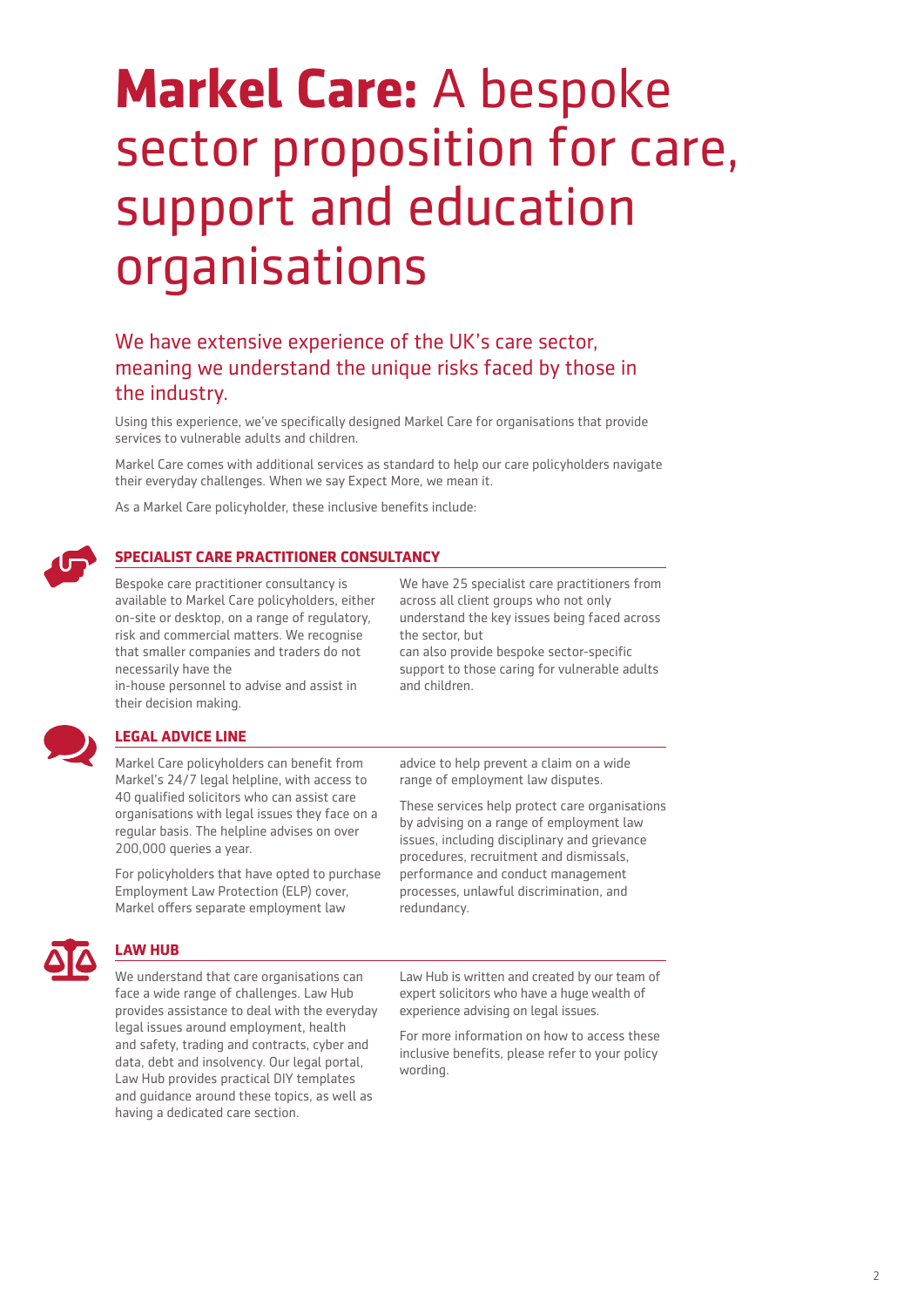# Key facts Social welfare

Professional liability, management liability, entity defence employment law protection and fidelity covers are on a 'claims made' basis **which provides cover for claims which are made and notified to us during the Period of Insurance**

## Cover

# A – Your Responsibility to third parties

#### **Public liability / Products liability**

Covers

#### **Public liability**

your legal liability for injury (including abuse) to any person (other than employees) and/or loss or damage to property; libel, slander and defamation; wrongful arrest etc; trespass or nuisance arising from your business and occurring within the European Union during the period of insurance

#### **Products liability**

your legal liability for injury, loss or damage arising from the sale, supply etc of goods or products from within the UK and occurring during the period of insurance.

Claims against you must be brought within the UK.

At your request cover extends to certain other persons including volunteers under your direct control.

The limit of indemnity under the public liability section applies to each claim; the total amount payable in the period of insurance is unlimited.

Under the products liability the limit applies to each claim and in total for the period of insurance.

An excess will apply under the public liability section in respect of claims for loss or damage to property.

Principal extensions under this section include:

- costs incurred with our agreement in using public relations specialist to deal with adverse press, publicity or media attention following alleged abuse etc, death or injury or the disappearance, misplacing or abduction of any person in your care (maximum £25,000 which is in addition to the limit of indemnity)
- legal costs and expenses in defending any criminal proceedings brought for a breach of the Health and Safety at Work Act (maximum £500,000 inclusive of limit)
- consumer Protection Act and Food Safety Act defense costs cover
- defective Premises Act cover
- oversees personal liability cover
- Data Protection Act cover.

#### **Professional liability**

Covers your legal liability for any civil liability\* arising from advocacy, assessments, consulting work, counselling, design and implementation of care programmes, diagnosis, education, teaching

and training, investigations, publishing, remedial treatment, and research undertaken in connection with your business.

Claims against you must be brought within the UK

At your request cover extends to certain other persons including volunteers under your direct control.

The limit of indemnity applies to each claim (including costs and expenses) and in total for the period of insurance.

An excess will apply to all claims.

Principal extensions under this section:

– costs incurred with our agreement in using public relations specialist to deal with adverse press, publicity or media attention following alleged abuse etc, death or injury or the disappearance, misplacing or abduction of any person in your care (maximum £25,000 which is in addition to the limit of indemnity)

**\*N.B**. a civil liability is any liability you may incur other than a criminal one. It therefore includes, amongst others, negligence, unintentional breach of confidentiality and/or copyright, defamation etc.

#### **Management liability**

Covers your legal liability as a governor, director, council member, officer or trustee of the organisation.

- In addition your legal costs and expenses are covered in respect of – any investigation
- the defense of any legal action seeking your disqualification as a director
- extradition proceedings (including appeals)

**N.B.** Where the organisation indemnifies you as above, either as required by law or in accordance with its Memorandum or Articles of Association, trust deed etc, then cover extends to reimburse the organisation accordingly.

In addition cover includes:

#### **Public relations crisis management**

Covering your costs in using public relations specialist to deal with adverse press, publicity or media attention within the United Kingdom following

- the allegation that you have committed a wrongful act
- your successful defence of an allegation of a wrongful act where there is a risk to your livelihood as a consequence of such attention (maximum £25,000 which is in addition to the limit of indemnity)

#### **Non-executive directors**

An additional 10% of the limit of indemnity available to cover costs and expenses of non-executive directors if all available indemnity is exhausted.

#### **Emergency costs and expenses**

Retrospective approval of costs and expenses incurred if you are unable to reasonably obtain our prior written consent (up to a maximum of 10% of the limit of indemnity)

Claims against you must be brought within the UK.

The limit of indemnity applies to each claim (including costs and expenses) and in total for the period of insurance.

No excess applies.

#### **Entity defence (optional)**

#### **Public relations crisis management**

Covers the entity's costs in using public relations specialist to deal with adverse press, publicity or media attention within the United Kingdom following

- allegations of fraud
- serious injury to employees or members of the public
- dismissal or resignation of member's of the entity's main board of directors, trustees, governors or council members.
- official investigations into the entity's affairs Where there is a risk to the entity's business as a consequence of such attention (maximum £25,000 which is inclusive of the limit of indemnity).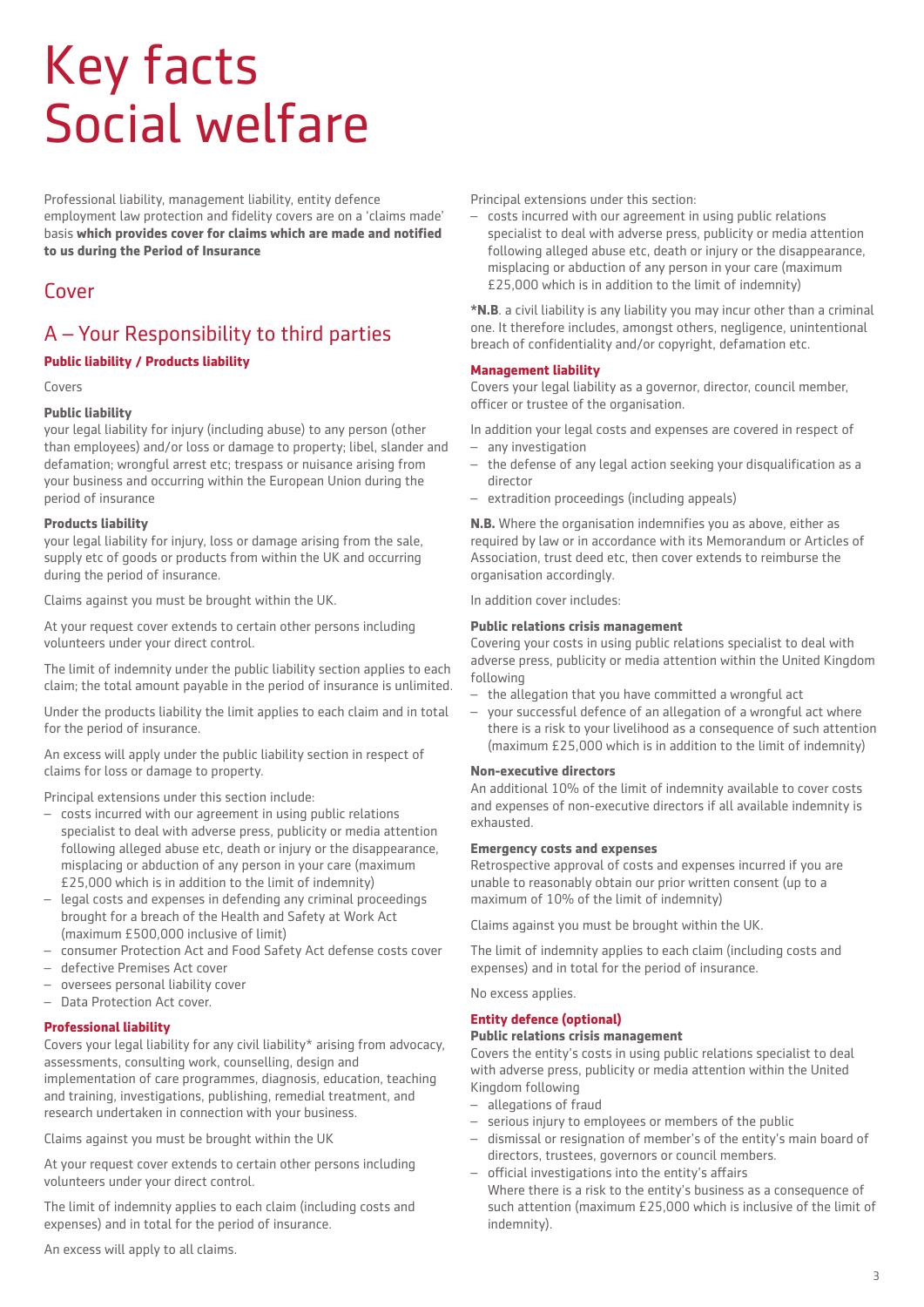#### **Identity fraud**

Covers the entity's legal costs and expenses in establishing that someone (other than a director, officer or employee) has fraudulently entered into an agreement with a third party by representing themselves to the entity. Provided the misrepresentation is in connection with the entity's business and is made within the United Kingdom.

#### **Investigations**

Covers the entity's legal costs and expenses in respect of an official investigation (other than by HM Revenue & Customs) within the United Kingdom.

#### **Corporate manslaughter**

Covers the entity's legal costs and expenses in defending a prosecution brought under the Corporate Manslaughter and Corporate Homicide Act 2007

#### **Breach of contract**

Covers the entity's legal costs and expenses in defending a claim within the United Kingdom alleging breach of contract for goods or services provided to a customer.

#### **Pollution**

Covers the entity's legal costs and expenses in defending a claim within the United Kingdom alleging that a governor, director, council member, officer, trustee or employee has committed a wrongful act which results in pollution.

#### **Taxation**

Covers the legal costs and expenses in our negotiating on behalf of the entity following a tax investigation (including PAYE and VAT) by HM Revenue and Customs and/or in an appeal.

#### **Data protection**

Covers the entity's legal costs and expenses in defending a claim following a breach or alleged breach of the Data Protection Act and/or in an appeal.

The limit of indemnity applies to each claim and in total for the period of insurance.

Cover under the Investigations section is subject to a £1000 excess

# B – Your Responsibility as an employer

#### **Employers liability (optional)**

Covers your legal liability for up to £10,000,000 to employees (including volunteers under your direct control) injured whilst in your employment.

The limit of indemnity (including costs) applies to each claim. The total amount payable in the period of insurance is unlimited.

No excess applies.

Principal extensions under this section:

– Legal costs and expenses in defending any criminal proceedings brought for a breach of the Health and Safety at Work Act (maximum £250,000 inclusive of limit)

#### **Employment law protection (optional) (not available in Northern Ireland)**

Covers your legal liability following an employment dispute.

In addition your legal costs and expenses are covered in respect of attendance at any employment or health and safety investigations.

Wide definition of 'employee' to include anyone (including volunteers) deemed by an Employment Tribunal or the Employment Appeals Tribunal to be an employee.

Claims against you must be brought within England, Wales or Scotland.

The limit of indemnity applies to each claim (including costs and expenses) and in total for the period of insurance.

An excess will apply to all claims with a minimum excess of £10,000 in relation to TUPE.

#### **Personal accident (optional)**

If any principal, partner, governor, director, council member, member, officer or trustee of yours or any employee (including volunteers under your direct control) is injured as a result of their employment by you, we will pay you either £10,000 or £100 per week for 104 weeks depending on the nature of the injury.

The weekly benefit is not paid for the first two weeks of incapacity.

# C – Protection of your assets

#### **Fidelity (optional)**

Covers you for:

- loss of money or goods arising from the dishonest or fraudulent acts of employees (including volunteers under your direct control)
- loss of property or funds through computer fraud or fraudulent transfer instructions by third parties (other than employees or volunteers)

The limit applies to each claim and in total for the period of insurance.

An excess will apply to all claims.

#### **Property damage (optional)**

Covers your buildings and contents against accidental damage (including theft) on a reinstatement basis (i.e. 'new for old'). (Reinstatement basis does not apply to stock)

Contents sum insured automatically includes £500 personal effects per employee (including volunteers under your direct control), visitor etc and £500 in respect of theft of wines, spirits and tobacco (not for sale).

Cover is subject to a £250 excess.

Principal extensions under this section include:

- professional fees
- automatic cover for new buildings/extensions, new office contents and increases in value due to inflation for:
	- up to 25% of the buildings sum insured or £50,000 whichever is the least, and/or
	- up to 15% of the contents sum insured or £10,000 whichever is the least
- debris removal
- automatic inclusion of bank interest etc
- replacement of locks following theft of keys or service users' keys (for up to £2,500 (lower excess of £25 applies)
- public authorities clause.
- computer breakdown (for up to £10,000).
- incidental theft damage to buildings (covers your responsibility for repairing damage to the buildings following theft or attempted theft of your contents).
- additional metered utility charges (for up to £5,000)
- trace and access
- glass and shop fronts (for up to £2,500)
- Residents effects (for up to £2,500) (lower excess of £50 applies)
- theft of oil (for up to £5,000)
- theft of metal (for up to £5,000)
- bequeathed property (for up to 10% of the buildings sum insured or £250,000 whichever is the least or £50,000 contents maximum £5,000 per item)
- subsidence (an increased excess of £1,000 applies)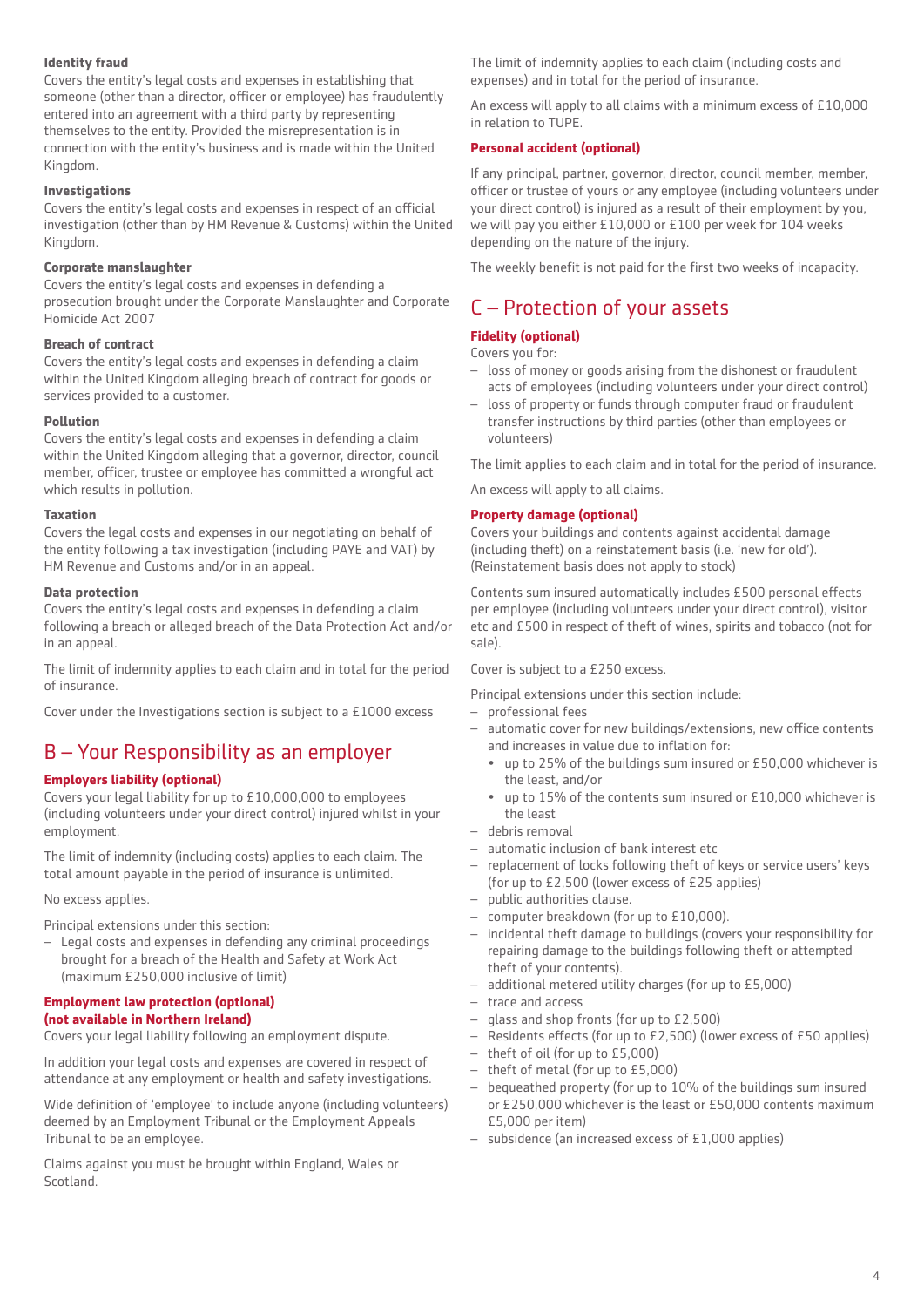#### **Business interruption (optional)**

Covers your loss of revenue and/or increase in cost of working for an agreed period due to interruption in your business (rent receivable and/or additional cost of working can be included) following:

- damage which is insured, or would have been insured if you were responsible for insurance under the property damage section
- damage to other property which prevents or hinders your access to your premises
- accidental failure of electricity, gas, water or telecommunications services for more than 24 hours
- restrictions imposed on the use of your premises following an infectious disease, food poisoning, vermin etc on your premises
- murder or suicide at your premises.
- computer breakdown (for up to £5000) No excess applies to this section.

#### **Damage to portable property (optional)**

Covers specified items against accidental loss or damage within the United Kingdom for agreed limits on a reinstatement basis of settlement (i.e. 'new for old').

#### **Money and personal assault (automatically included if property damage section operative)**

Covers loss of money for fixed limits up to a maximum of

£250,000 for non-negotiable money (crossed cheques, credit card vouchers etc) and £5000 for negotiable money depending on the nature of the loss.

Cover is subject to a £100 excess.

If you, members of your family or employees (including volunteers under your direct control) or members of their family are injured during a robbery or attempted robbery we will pay you either £10,000 or £100 per week for 104 weeks depending on the nature of their injury.

Principal extensions under this section include: Loss of residents' money (for up to £500)

#### **Transit (automatically included if property damage section operative)**

Covers damage to your property whilst in transit by any means anywhere within the United Kingdom for up to £5,000 in any one period of insurance.

Cover is subject to a £100 excess.

#### **Refrigerated Stock (automatically included if property damage section operative)**

Covers damage to foodstuffs, medicines, and drugs in your refrigerating machines for up to £2500 in any one period of insurance.

Cover is subject to a £100 excess.

#### **Cyber and data risks (optional)**

Covers you for:

#### **Data loss**

Covers costs reasonably incurred by you in the 90 days following your first discovery of a data breach\* to

- contain, recover and assess the data breach
- comply with any UK requirements to establish credit monitoring, identity theft or similar mitigation services
- comply with any UK requirements to notify third parties (or employees) of any data breach (and, where there is no such requirement, to notify such persons where this will mitigate or avoid a loss under the data liability section of the policy)

#### **Data liability**

Covers your legal liability for damages and costs following a data breach.

#### **Cyber loss**

Covers costs reasonably incurred by you-to restore, replace, rebuild or reinstate your computers following a hacking incident or denial of service attack that are specifically targeted at you

– to contain, mitigate or pay a ransom demand from a third party who threatens to initiate or continue a data breach against you.

#### **Cyber liability**

Covers your legal liability for damages and costs following

- your negligent transmission of a computer virus
- a hacking incident or denial of service attack that are specifically targeted at you
- libel, slander, defamation or unintentional infringement of intellectual property rights occasioned through your website or other online mediums

#### **Network interruption**

Covers your reduction in net profit during the 7 days following a hacking incident or denial of service attack that are specifically targeted at you.

Claims against you must be brought within the UK.

Your business must be conducted within the UK (other than temporary visits abroad).

At your request cover extends to certain other persons.

A limit applies to all losses in total for the period of insurance.

An excess will apply to all losses other than under network interruption.

Under network interruption we do not cover your reduction in net profit during the first 24 hours after you discover the hacking incident or denial of service attack.

**\* N.B.** under the data loss cover the data that is the subject of the data breach must either reside on your computers or (if nonelectronic) be held by you. In respect of all other sections of cover such data may reside or be held anywhere.

Principal extensions under this section include:

- costs incurred with our agreement in using public relations specialist to deal with adverse press, publicity or media attention following a hacking incident or denial of service attack that is specifically targeted at you or any event which could result in a loss under the policy (maximum £25,000 or the indemnity limit whichever is the least)
- Regulatory investigations and fines legal costs incurred with our agreement for representation at any investigation or proceedings by the UK Information Commissioner's Office – any fines levied against you due to a breach of the PCI Data Security Standard following a hacking incident or denial of service attack that is specifically targeted at you (maximum £100,000 or the indemnity limit whichever is the least)

#### **Legal expenses (optional)**

Covers you for the costs of legal or professional representation incurred in the following types of disputes brought within the UK.

- Property and landlord and tenant disputes
- Criminal defence
- Tax protection
- Regulatory compliance
- Court attendance costs
- Employee extra protection
- Restrictive covenant cover
- Negotiation cover
- Contract disputes
- Coroner's inquest representation
- Transport disputes
- Charity commission appeals

A limit applies to all losses in total for the period of insurance

An excess may apply to your loss depending upon your choice of legal representative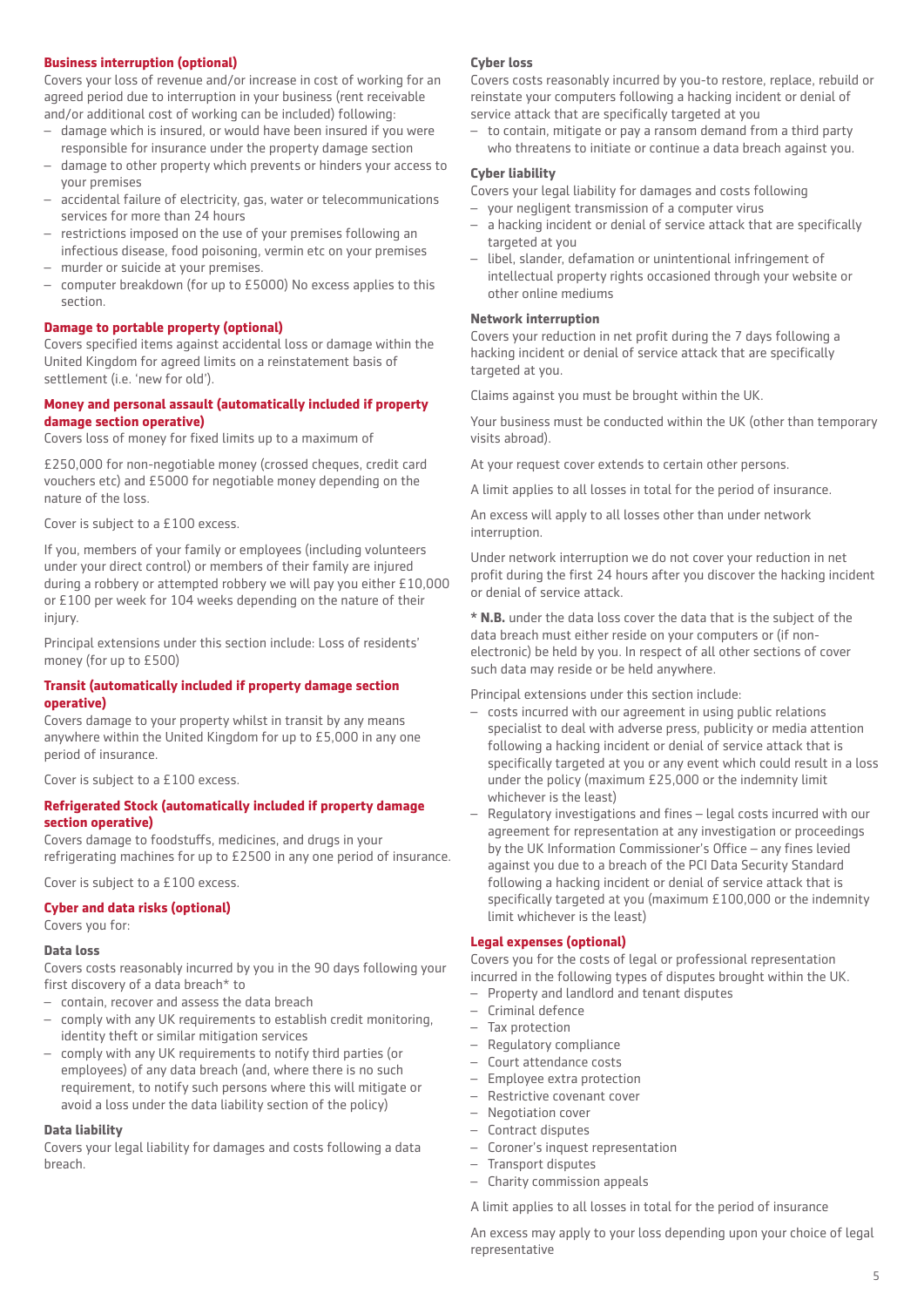# Principal Exclusions

#### **All insuring clauses**

- claims involving mould
- fines and penalties

#### **Public liability / Products liability**

- damage to your property
- claims arising from Professional Services or any breach of a professional duty
- pollution
- asbestos
- responsibility for the acts of other parties in any consortia or joint ventures
- certain contractual liabilities
- certain excluded activities (see 'Important Note')
- play inflatables unless having current PIPA certificate, used in accordance with manufacturer's recommendations and supervised by a responsible adult when in use
- fairground rides and amusements unless owned and operated by Showman's Guild member
- clinical trials

#### **Professional liability**

- claims resulting from ownership of land, buildings, or vehicles or craft
- certain dishonest and malicious acts
- penalties or liquidated damages
- responsibility for the acts of other parties in any consortia or joint ventures
- circumstances known at inception
- pollution
- bodily injury/property damage unless arising out of professional services
- claims made by anyone having a financial interest in your business
- trading losses
- disputes over funding with providers of such funding
- claims made against you in your professional capacity as a doctor, surgeon, physician, midwife, prescribing nurse (other than when acting in a nursing capacity only), dentist or anaesthetist
- asbestos
- certain intellectual property rights
- clinical trials

#### **Management liability**

- $-$  admitted or proven dishonest, fraudulent or malicious conduct  $*$
- prior and pending litigation
- pollution\*
- bodily injury/property damage\*
- acting as a trustee of a pension scheme
- claims following your takeover or merger
- professional duties to third parties\*
- any associated company making a claim against you (however we will pay your legal costs and expenses in defending the claim)\*
- disputes over funding with providers of such funding

**\*N.B.** exclusion not applicable where the claim is brought by a shareholder due solely to any loss in value of the organisation's share capital

#### **Entity defence**

Crisis occurring, identity fraud discovered, investigations or proceedings instigated, claims or appeals made subsequent to your takeover or merger

Breach of contract:

- where the entity (or its parent or ultimate holding company) is a 'quango' or where the government/government agency is a major shareholder
- infringement of copyright, patent etc or any other intellectual property rights
- breach of secrecy or confidentiality agreements
- licence or franchise agreements
- involving an Employment Wrongful Act
- involving ownership, use etc of motor, vehicles, aircraft, watercraft, land or buildings
- tenancy or letting of property
- insurance contracts
- modified or bespoke software/hardware systems
- amounts less than £5000

#### Taxation:

- aspects enquiries
- tax avoidance schemes
- failure to register for VAT – tax investigations by Special Civil Investigations or Civil
- investigation of Fraud Units of HM Revenue & Customs
- alleged dishonesty or alleged criminal offences
- judicial reviews

#### **Employment law protection**

- your dishonest or fraudulent conduct
- your wanton, willful, reckless or intentional disregard of any employment legislation
- where you assume acts voluntarily
- disputes following your takeover, merger or liquidation
- your failure to adapt premises or working methods to meet the needs of a disabled person
- remuneration, redundancy and benefits you have a legal obligation to pay
- cost of compliance with any injunctive or non-pecuniary relief
- disputes between assureds

#### **Personal accident**

- certain excluded activities (see 'Important Note')
- anyone under 16 or over 75 years of age
- sickness or disease

#### **Fidelity**

– unexplained shortages – certain dishonest and malicious acts

#### **Property damage**

- wear and tear, electrical/mechanical breakdown etc
- pollution
- damage to contents and/or stock which is not stored more than 15 cms above floor level in any basement or cellar
- damage to flat roofs if more than 10 years old and/or not adequately maintained.

#### **Business interruption**

- deliberate acts of supply undertakings
- failure of electricity, gas, water or telecommunications where the cessation of supply is less than 24 hours

#### **Damage to portable property**

- wear tear, electrical/mechanical breakdown etc
- unexplained shortage or disappearance
- loss from unattended vehicles unless concealed in locked boot etc and all security devices operative and force used to gain entry

#### **Money and personal assault**

- loss from collection boxes etc not in your custody or control
- loss from unattended motor vehicles
- injury etc to anyone under 16 or over 75 years of age

#### **Transit**

- wear and tear, electrical/mechanical breakdown etc
- loss from unattended vehicle unless concealed in locked boot, all security devices operative and force used to gain entry

6

– loss due to defective packing

#### **Refrigerated Stock**

- loss occurring in any machine which is over 10 years old
- deliberate acts of the power supply authority
- wear and tear etc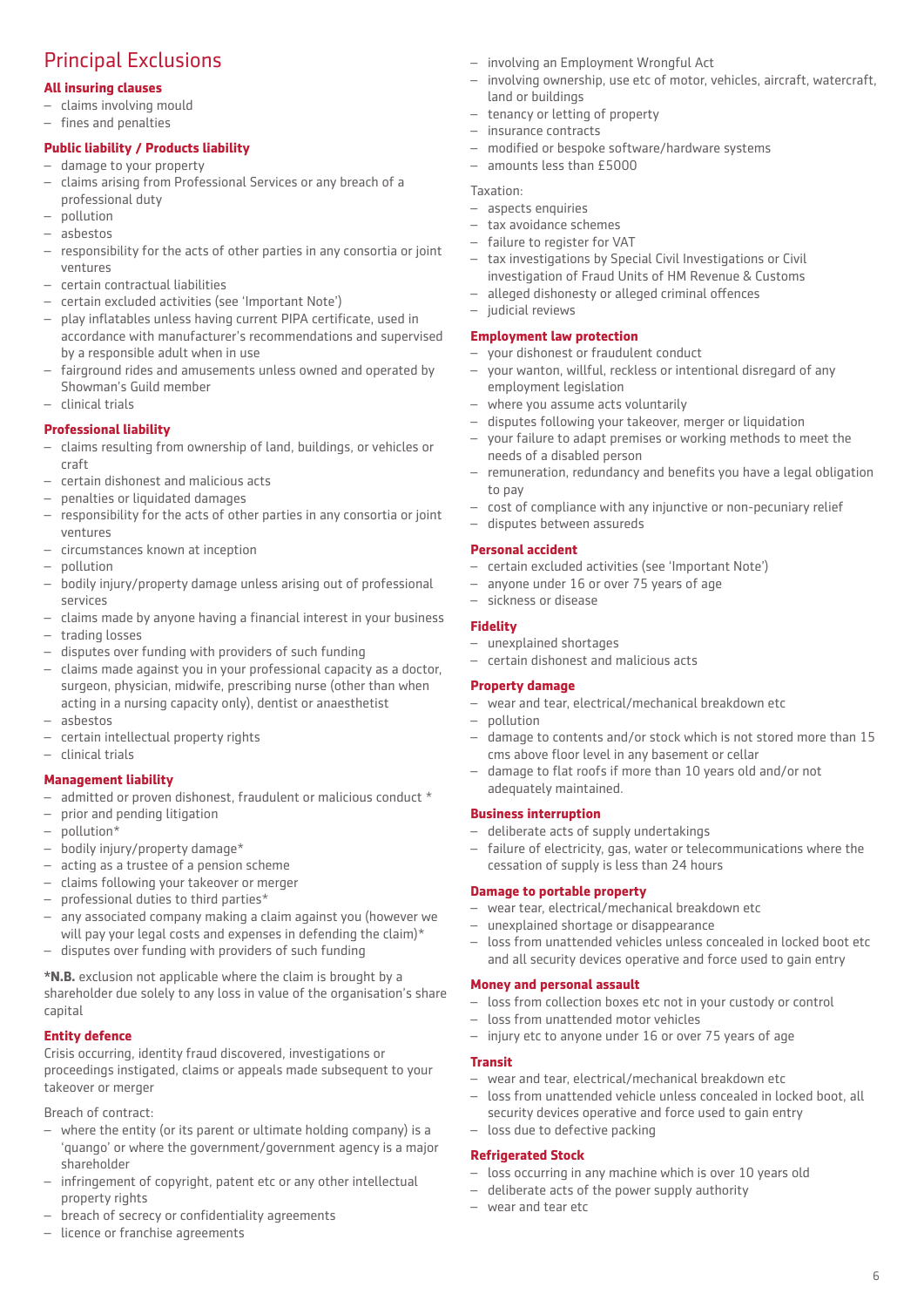#### **Cyber and data risks**

- betterment
- certain dishonest and malicious acts
- contractual liability
- responsibility for the acts of other parties in any consortia or joint ventures
- circumstances known at inception
- claims made against you by anyone having a financial interest in your business
- trading losses (other than under network interruption)
- infringement of patent
- electromagnetic, electrical or mechanical radiation, failures, disturbances and the like
- insufficient IT infrastructure capacity
- use of unproven or illegal software

#### **Legal expenses**

- reasonable prospects of success
- any costs being incurred before we have agreed to them being incurred
- pre-existing circumstances

#### **Important note – excluded activities (public liability / products liability and personal accident)**

Refer to Certificate Wording, but activities excluded by the cover include:

- adventure activities or outward bound courses not undertaken at activity centres registered with and licensed by the Adventure Activities Licensing Authority
- other than when undertaken at activity centres registered and licensed by the Adventure Activities Licensing Authority
	- abseiling, rappelling
	- assault courses
	- BMX cycling, mountain biking
	- mountaineering, cliff or rock climbing without the use of ropes winter sports (other than curling or skating)
- barfly jumping, "B.A.S.E.", parkour, street running, jumping, pole climbing, elastic rope sports or activities
- contact sports other than association football as an amateur
- driving of a motor vehicle by anyone not licensed to drive such a vehicle on a public road (irrespective or whether or not the vehicle is being driven on a public road)
- hang gliding, flying (other than as a commercial fare paying passenger)
- horse riding (including pony trekking and equestrian sports) or other animal rides unless undertaken at an accredited British Horse Society stable
- jet-skiing, water-skiing, sub-aqua diving
- martial arts (other than tai chi)
- motor sports including motorcycles and quad bikes
- paintballing
- raft racing, white water rafting
- road rallies, air displays
- use of fireworks, firework displays or bonfires (unless less than 500 attendees, organised in accordance with HSG124 and professional members of the British Pyrotechnists Association who hold a minimum of £1,000,000 public liability insurance)
- shooting (other than clay-pigeon shooting)
- mechanical fairground rides and amusements (unless owned and operated by a current member of Showman's Guild)
- own fixed playground equipment

# Principal conditions

#### **All insuring clauses**

- claims notification and handling requirements
- contract of insurance subject to English or Scottish law
- all equipment to be calibrated and/or maintained in accordance with manufacturers recommendations
- all rights and remedies to be maintained against designers, consultants or contractors.
- annual inspection and servicing by Gas Safe registered engineer of gas appliances etc and all remedial work carried out (applies to General Liability, Property Damage and Business Interruption insuring clauses)
- five yearly electrical inspection (by "competent person" authorised to undertake buildings regulations Part P (Electrical Safety) Inspections) and all remedial work carried out (applies to General Liability, Property Damage and Business Interruption insuring clauses)
- battery charging for powered wheelchairs etc done in
- accordance with manufacturer's recommendations and (if vented batteries) in dedicated, well ventilated area.
- any portable heating appliances to be electrical or gas fired only, maintained and serviced in accordance with manufacturer's recommendations and sited, guarded etc so as not to present an hazard.

#### **Public liability / Products liability**

- certain 'Specified Activities' (see note) to be undertaken under the supervision of qualified and registered instructors, under the aegis of an authorised club and in accordance with recommended code of practice.
- Trampolines, ball pools to be used in accordance with manufacturers recommendations, supervised and cleaned
- Playground equipment to be inspected

#### **Professional liability**

– doctors, surgeons, physicians, midwifes, prescribing nurses (other than when acting in a nursing capacity only), dentists or anaesthetists employed by you to be members of their UK governing body and have their own insurance in place.

#### **Management liability**

- waiving of our rights following your unintentional non disclosure or misrepresentation
- cancellation instructions to be sanctioned by all directors and officers etc
- any public or private offering of your shares to be advised to us.

#### **Employment law protection**

– use of the Markel Employer Helpline in relation to TUPE.

#### **Personal accident**

– certain Specified Activities (see note) to be undertaken under the supervision of qualified and registered instructors, under the aegis of an authorised club and in accordance with recommended code of practice.

#### **Property damage**

- security specified (locking) requirements for final exit door, other external doors and final exit doors
- any trade waste etc to be cleared daily

#### **Money and personal assault**

– transit of money above £2500 to be escorted by at least 2 able-bodied adults

#### **Cyber and data risks**

– all rights and remedies to be maintained against service providers, designers, consultants or contractors